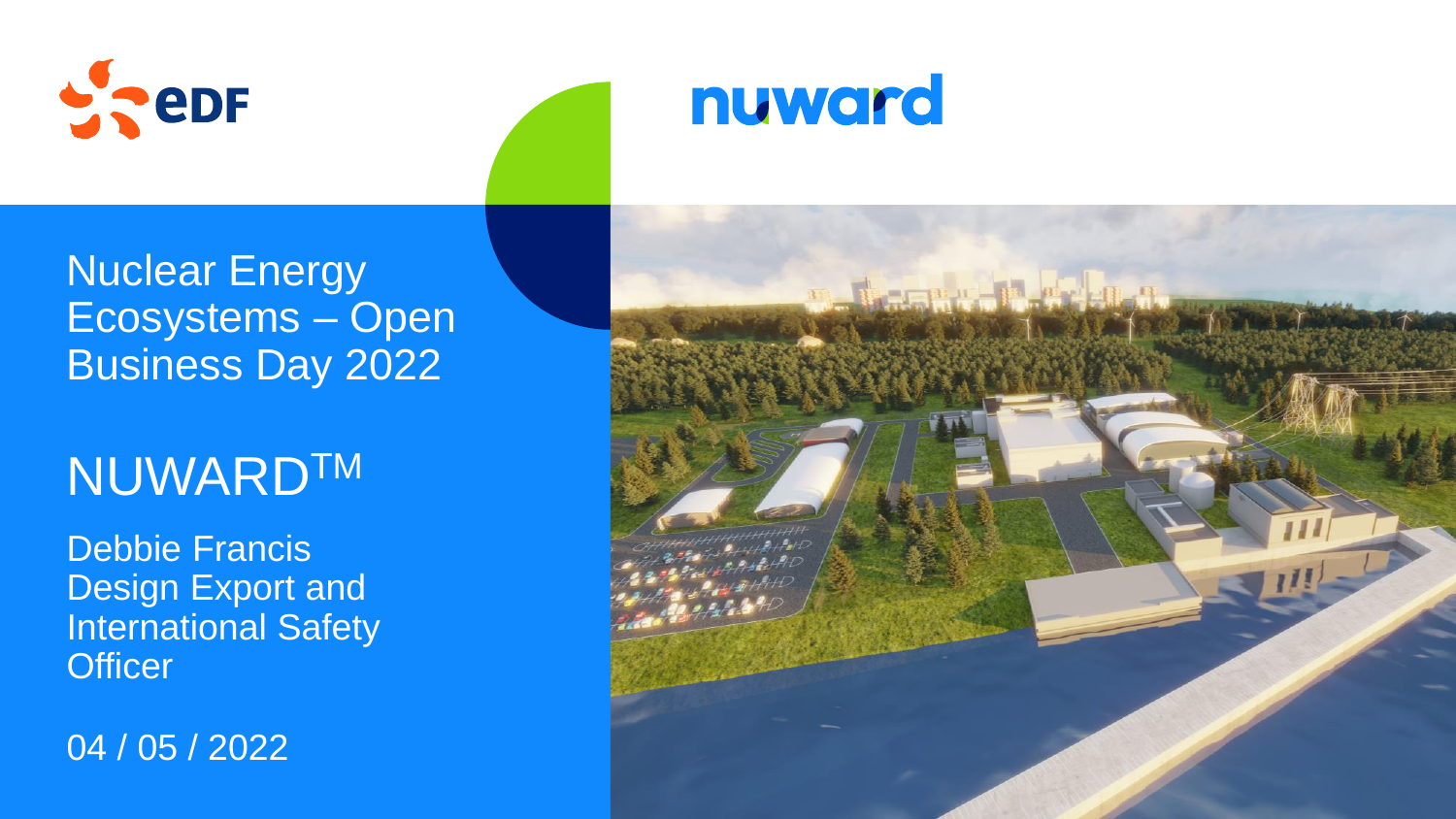

#### EDF reserves all rights to this document and the information it contains.

**Any reproduction, use or disclosure to third parties without express permission is strictly prohibited.** 





2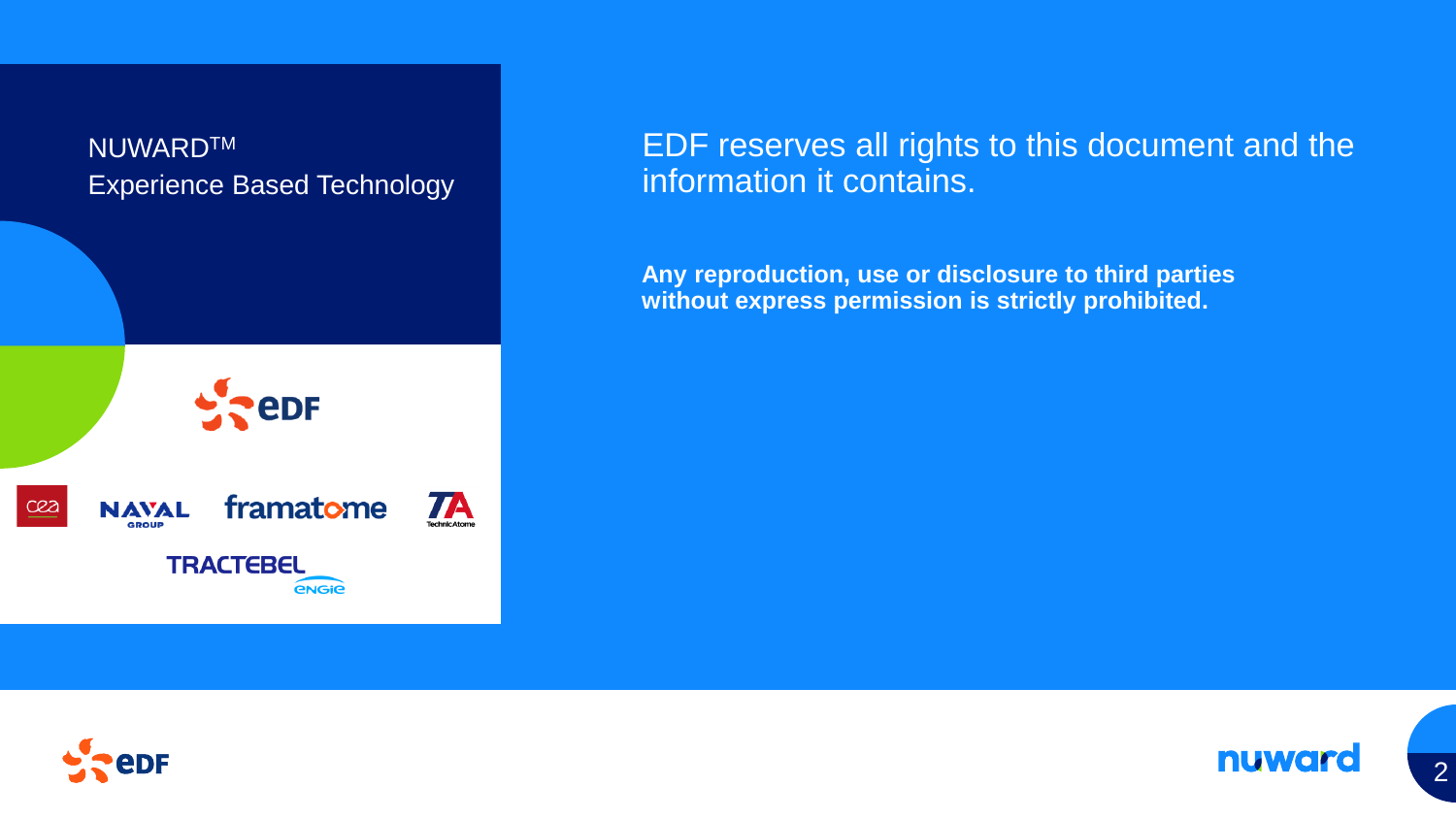**An International View on SMR Safety Approach and Licensing**



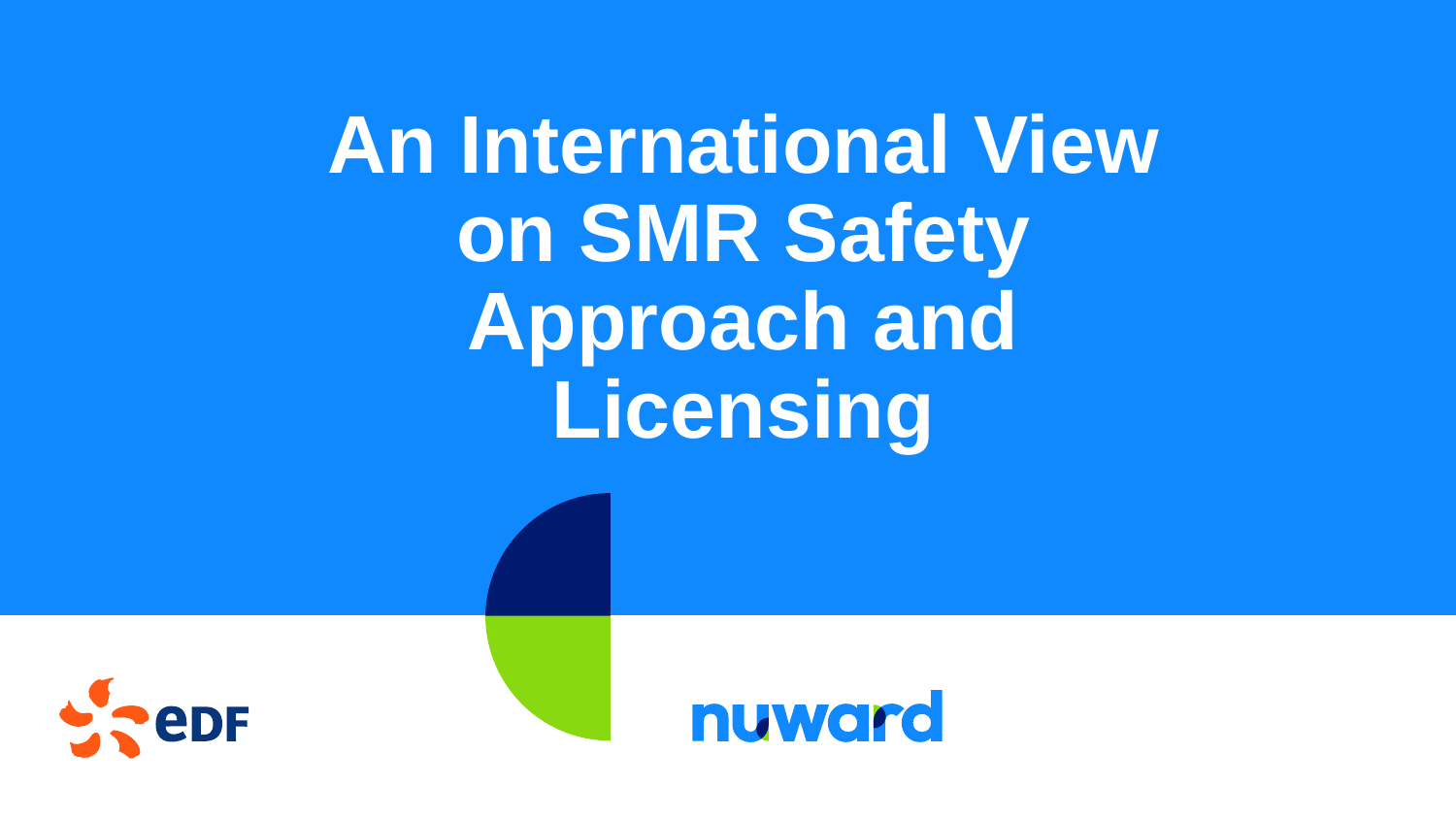### International SMR Safety Practices Adaptation?



**Analysis of the various regulatory regimes and expectations suggests there are many differences in the licensing process and safety approach between countries**



EDF reserves all rights in this document and in the information contained therein. Reproduction, use or disclosure to third party without express authorisation is strictly prohibited



4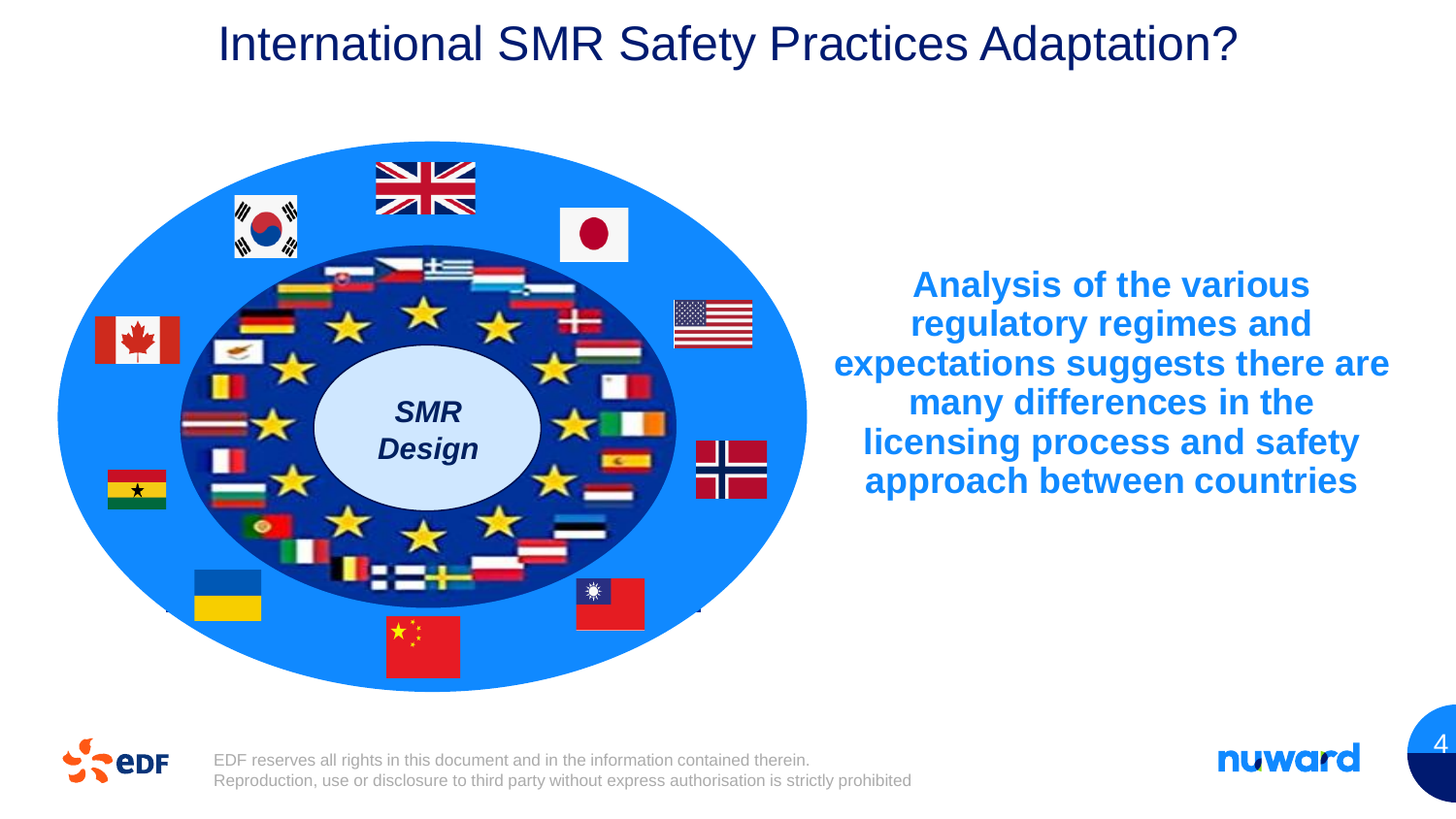**Some areas where the STUK and ASN's traditional safety approach differs** 

#### **What's the difference?**

- *1. Diversity and reliability evaluation criteria for complex architecture,*
- *2. The list of Design Basis Conditions (DBC) or 'Anticipated Operating Occurrences' and Design Extension Conditions (DEC),*
- *3. Effective Dose criteria for DBC,*
- *4. The single failure criterion in severe accident analysis,*
- *5. Accreditation of non- safety grade operating systems,*
- *6. Consideration of Common Cause Failure of computerised I&C.*

#### **The 100% Adoption of all requirements is not viable**

| Multiple licensing and safety approach teams to address<br>all the requirements all running in parallel      | =   | adds complexity, takes time and resources,<br>loss of simplification |
|--------------------------------------------------------------------------------------------------------------|-----|----------------------------------------------------------------------|
| Impact on design and design choice could be significant                                                      | $=$ | complexity and loss of simplification                                |
| Will be contradictions in expected design choice so<br>potentially multiple different versions of the design |     | loss of standardisation and series effect                            |
| Likely render the project not commercially viable                                                            | $=$ | loss of finance support                                              |
| Significant extension to the project delivery timeline                                                       | $=$ | failure to meet decarbonisation targets                              |
|                                                                                                              |     |                                                                      |

EDF reserves all rights in this document and in the information contained therein. Reproduction, use or disclosure to third party without express authorisation is strictly prohibited

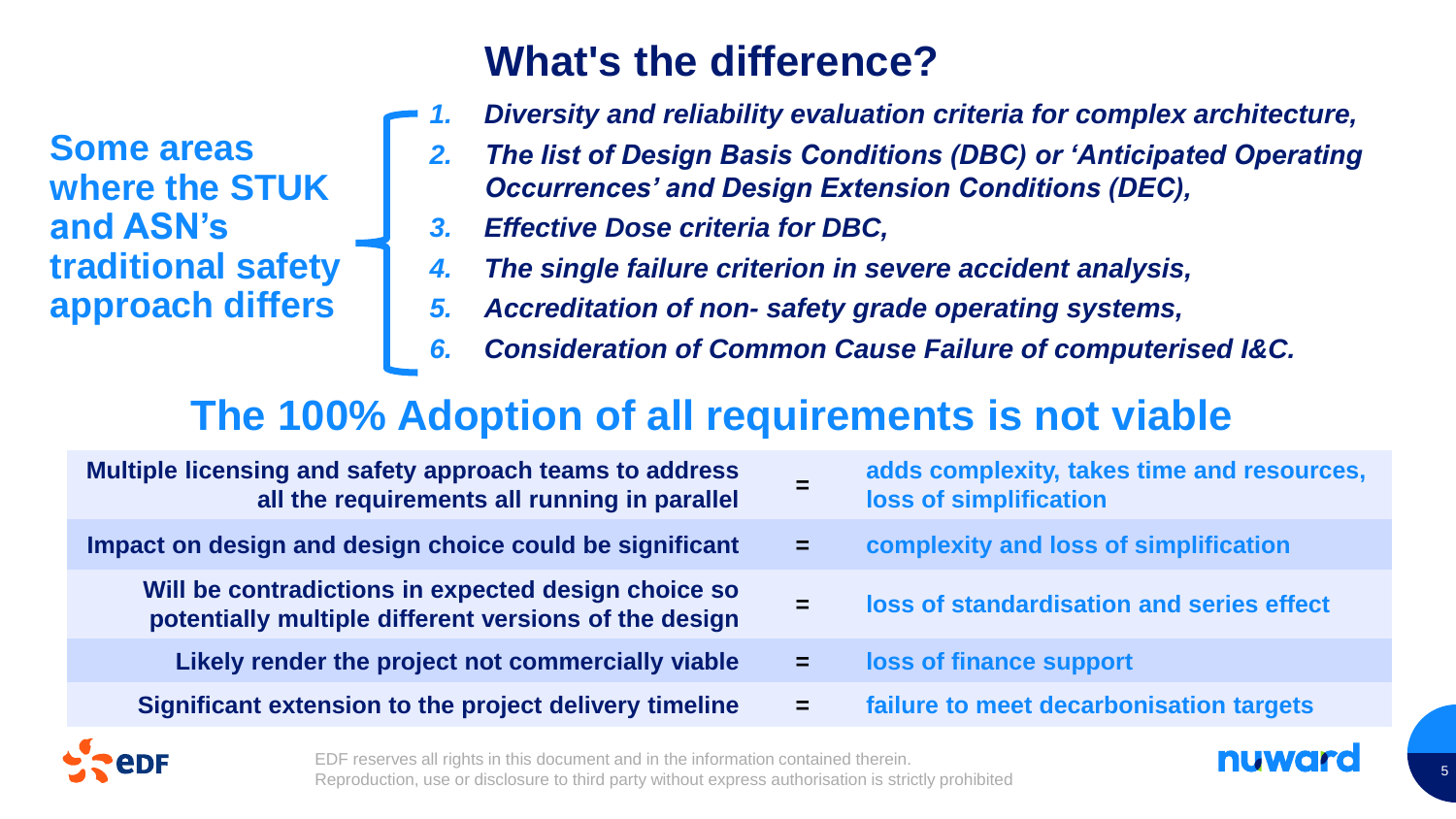#### **How can we navigate the Licensing Landscape successfully?**



6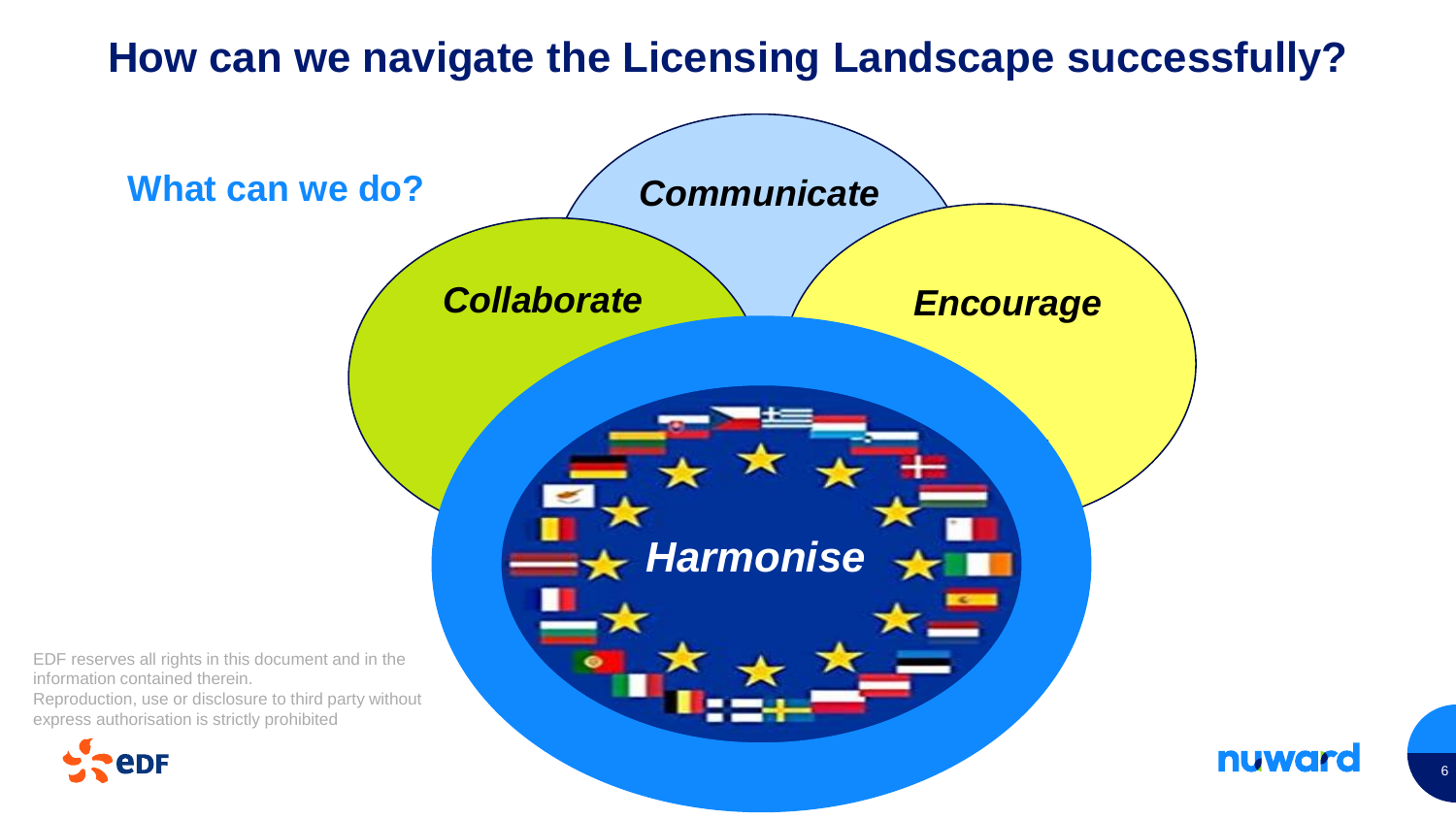#### **Helping create the conditions for SMR international licensing**



- Fostering transnational communication on safety and licensing
- **Encouraging** collaboration on international licensing conditions
- **Early insights on** design and safety options for EU market
- **E** Joint early review of design

nuward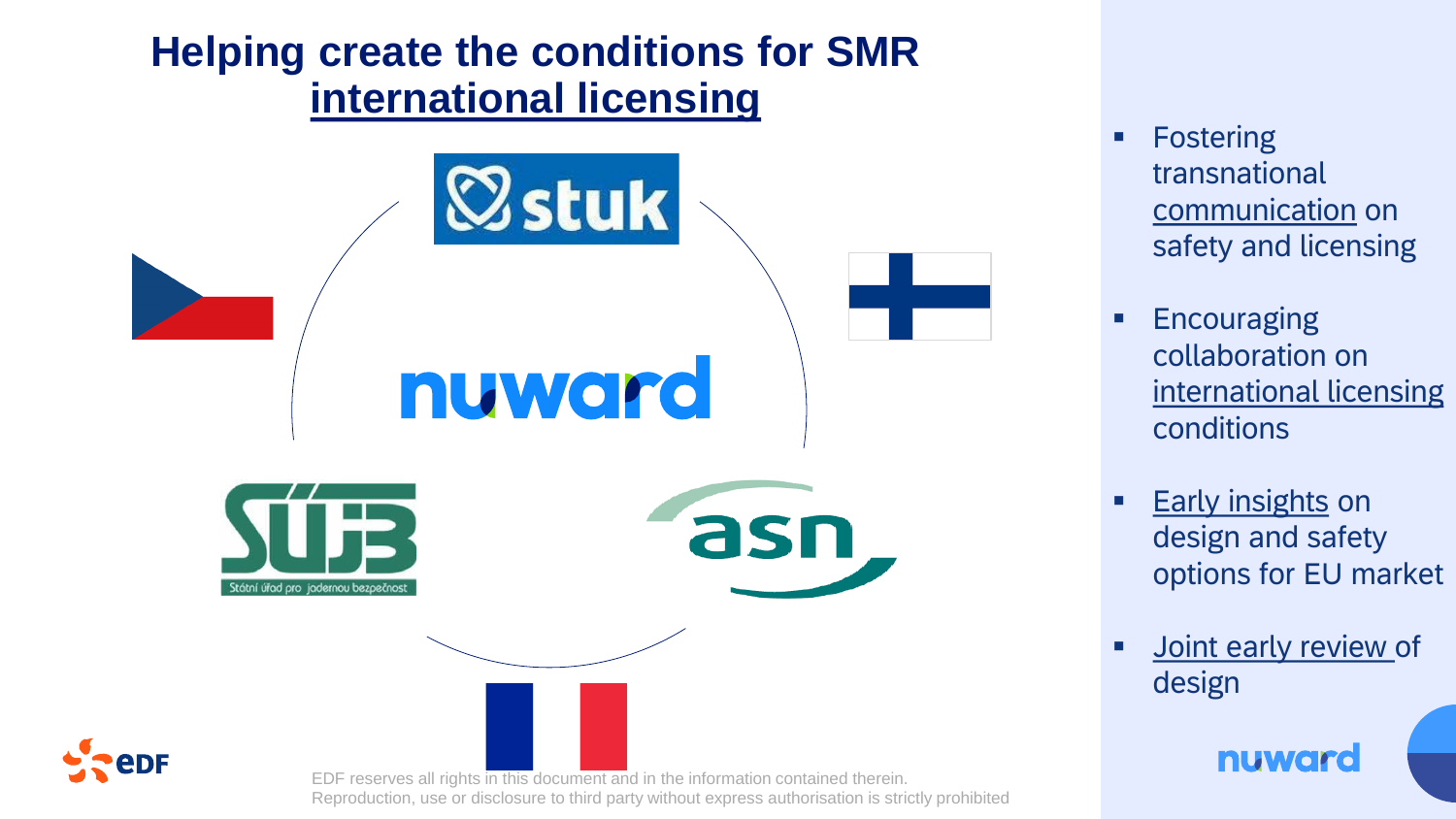#### **What more can we do?**



- **Contributing to various European and** *international working groups and initiatives*
- *Review of key countries of interest laws, decrees, regulatory guides, process and expectations*
- **Draw on own and our partners' design and** *operational experience*
- **Engage the International NUWARD<sup>™</sup> Advisory** *Board (INAB)*
- *Generating interest and engagement in SMRs and the NUWARD™ Project*
- **Being open to new partners, new insights and** *sharing and collaborating to get mutually beneficial outcomes*
- *Being here at the Nuclear Energy Ecosystems – Open Business Day 2022 spreading the message*



EDF reserves all rights in this document and in the information contained therein. Reproduction, use or disclosure to third party without express authorisation is strictly prohibited